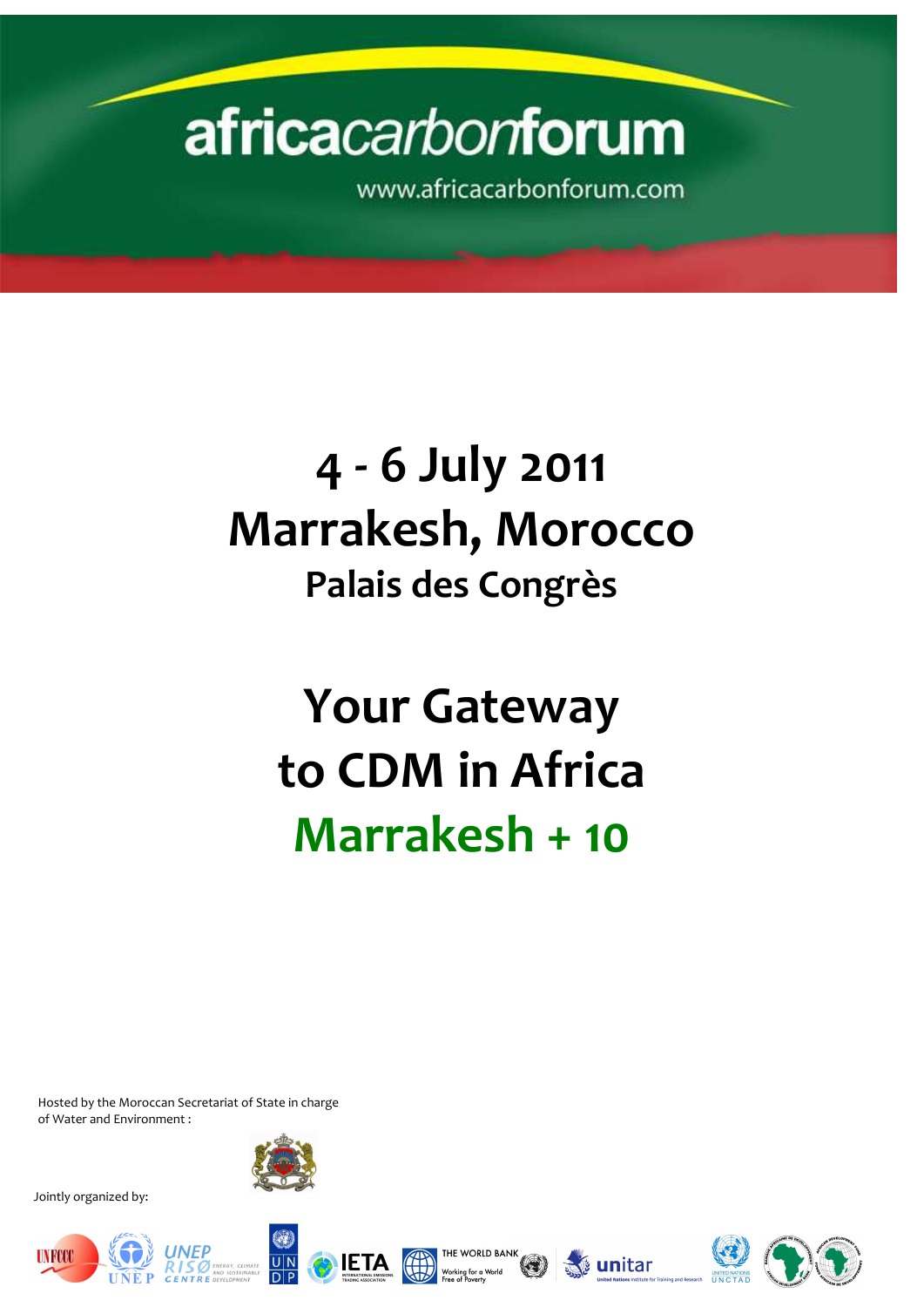## Welcome to the Africa Carbon Forum 2011!

Building on the success of the second Africa Carbon Forum (ACF) which took place last year in Nairobi, Kenya, that brought together over 1000 participants from 70 countries, the organizing partners are pleased to invite you to this third edition which takes place in the 10<sup>th</sup> year after the prompt start of the Clean Development Mechanism (CDM) in the same location.

#### African Carbon Forum Objectives:

- Update on the different views of the challenges associated with global climate change, and recent developments in the international carbon market;
- Discuss with project developers and technical specialists of a wide range of sectors and technologies arising from best practices and lessons learned for the implementation of CDM projects in Africa;
- Learn from the most respected experts from the public and private sector on strategies and measures aimed at promoting the benefits of the CDM in the region, emphasizing the new Programmatic CDM approach;
- Seize opportunities to establish contacts throughout the Forum.

### Success of the Africa Carbon Forum

ACF2010 was a smashing success with over 90% satisfaction reported by ACF participants. The ACF has been pivotal in connecting African project developers with foreign investors and carbon market representatives, truly engaging Africa in the emissions trading process.

#### 3 reasons why it is increasingly successful:

1. It provides practitioners and policy makers from national climate change teams, governments, the private sector and international organizations a cost effective opportunity to learn about the latest policy and operational issues in the area of development/climate change and the use of carbon finance. For instance: low carbon development pathways, carbon markets (emission trading schemes and the current/future of the CDM), analysis of national and international climate change mitigation policies, and the facilitation of the negotiation of emissions.

- 2. Matchmaking sessions enable potential CDM project participants and developers to showcase their projects to interested parties, including investors and carbon buyers.
- 3. The agreements reached at the UNFCCC conference in Cancun provide clear signals that carbon markets and climate finance will be an integral part of the global response to climate. For current mechanisms, some schemes have clearly indicated rules that sustain a demand for CDM beyond 2012 in Africa.



The conference program for the 2011 Forum is under development. It will cover topics such as:

- **Transitioning toward low-carbon sustainable development;**
- The role of climate finance instruments in promoting green investment;
- Challenges in financial engineering for climate-friendly projects;
- **Cities and Carbon Finance;**
- **Forestry, REDD;**
- **Scaling up clean and efficient technologies.**

Please note if you are interested in submitting ideas for other topics to be eventually presented either as training-, plenary-, or workshop-sessions, please contact Samira Elkhamlichi, selkhamlichi@worldbank.org



1000 participants from 70 countries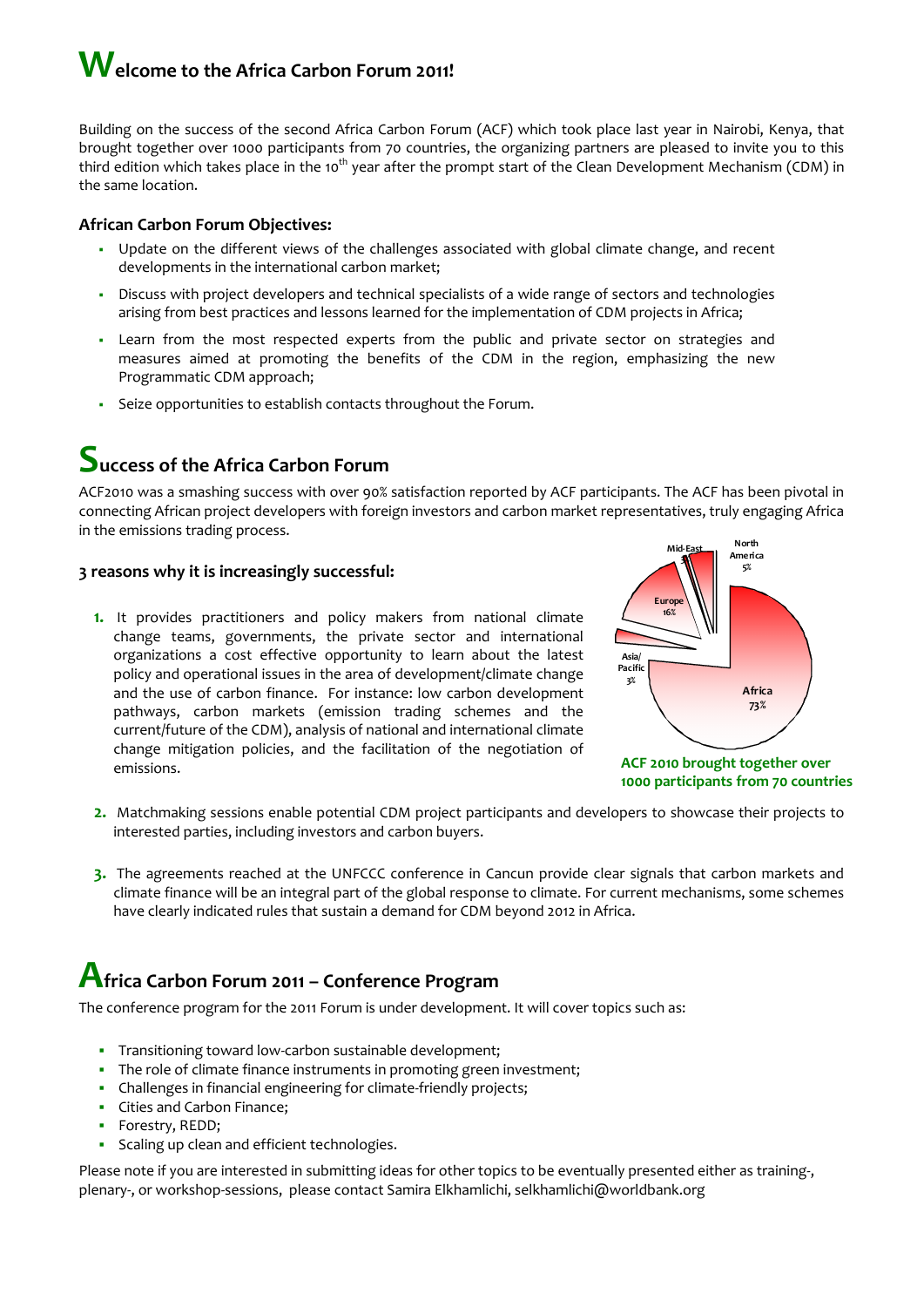# Who are the Organizers?

United Nations Framework Convention on Climate Change (UNFCCC). Based in Bonn, Germany, the UNFCCC secretariat provides organizational support and technical expertise to the negotiations and institutions of the UNFCCC and the Kyoto Protocol. Included in this mandate is support to the Executive Board of the clean development mechanism (CDM), through which projects in developing countries can earn saleable credits by reducing greenhouse gas emissions. To date there are more than 2520 registered projects in 69 countries. Despite its recognized success in spurring investment in climate change mitigation and sustainable development, much remains to be done to expand CDM's reach in less developed countries. Contact: Danielle Violetti, dvioletti@unfccc.int, www.unfccc.org

The International Emissions Trading Association (IETA). IETA is a nonprofit business organization created in June 1999 to establish a functional international framework for trading in greenhouse gas emission reductions. Our membership includes leading international companies from across the carbon trading cycle. IETA members seek to develop an emissions trading regime that results in real and verifiable greenhouse gas emission reductions, while balancing economic efficiency with environmental integrity and social equity. IETA currently has offices in Geneva (Switzerland), Toronto (Canada), Brussels (Belgium) and US offices in Washington, DC and San Francisco, CA. Contact: Cedric Ammann, ammann@ieta.org, www.ieta.org

United Nations Environment Programme (UNEP) and its UNEP Risoe Centre is the United Nations system's designated entity for addressing environmental issues at the global and regional level. Its mandate is to coordinate the development of environmental policy consensus by keeping the global environment under review and bringing emerging issues to the attention of governments and the international community for action. UNEP's work emphasizes strengthening links between environmental sustainability and economic decision-making, an emerging nexus for public policymaking and market development. In the area of climate change, our approach aims at reducing barriers to market development, building capacities, and easing the costs and risks of entry of new actors, in both the public and private sectors. As a founding member of the Nairobi Framework, UNEP works with other UN agencies and partners, and UNDP in particular, on a range of activities to help African countries become more active in the carbon market. Contact: Miriam Hinostroza, milh@risoe.dtu.dk, www.uneprisoe.org

United Nations Development Programme (UNDP). As the United Nations' global development network, UNDP's goal is to align human development and climate change management efforts by promoting mitigation and adaptation activities that promote socioeconomic progress. With a US\$5 billion portfolio of energy and environment projects, UNDP is one of the world's largest providers of technical assistance in the area of climate change. On the ground in 166 countries, UNDP has built links and considerable trust with governments, civil society and the private sector. Over the past seven years, UNDP has been involved in carbon finance capacity development activities in more than 20 countries across several regions. At both global and regional levels, UNDP's capacity development activities have been supported by systematic review and compilation of best practices and lessons learned on CDM, which are being disseminated through a series of knowledge products and publications. Contact: Matt Spannagle, matt.spannagle@undp.org www.undp.org

The United Nations Institute for Training and Research (UNITAR) was founded in 1965 with the mission to deliver innovative learning products and conduct research on knowledge systems that develop the capacity of beneficiaries mostly national, local government officials and civil society actors. Within this framework, the UNITAR Climate Change Programme (CCP) seeks to enhance the capacity of developing countries to improve their participation in the United Nations Framework Convention on Climate Change (UNFCCC) process. UNITAR-CCP has been engaged in supporting Developing Countries including the Least Developed Countries (LDCs) to develop their National Adaptation Programmes of Action (NAPAs) and also coordinates and mobilizes resources that enable its network of regional centers of excellence, to create and increase national, local and regional expertise on climate change adaptation and mitigation. Contact: Mamadou Moussa Diakhiite, Mamadou.diakhite@unitar.org, www.unitar.org

United Nations Conference on Trade and Development (UNCTAD). Established in 1964, UNCTAD promotes the developmentfriendly integration of developing countries into the world economy. UNCTAD has progressively evolved into an authoritative knowledgebased institution whose work aims to help shape current policy debates and thinking on development, with a particular focus on ensuring that domestic policies and international action are mutually supportive in bringing about sustainable development. UNCTAD's Climate Change Programme has a significant role to play in the international climate change debate on the effects of – and policy responses to – global climate change, as well as to the United Nations-wide response strategy. In particular, the programme focuses in addressing the economic aspects of climate change and its trade and development implications. Through its analytical, technical and capacity-building expertise, the programme assists developing countries in identifying opportunities under the Clean Development Mechanism (CDM) and in designing low-carbon-intensive development strategies to attract investments in areas where national advantages exist. It is also involved in the implementation of the Nairobi Framework, a standing effort in promoting inter-agency collaboration and coordination, which aims to help developing countries, especially those in sub-Sahara Africa, to improve their level of participation in the CDM. Contact: Lucas Assunção, lucas.assuncao@unctad.org, www.unctad.org

The World Bank. The World Bank's mission is to help developing countries and their people reach the goals of poverty alleviation and

sustainable development by working with our partners. To do that, we concentrate on building the climate for investment and creation of jobs, and on empowering poor people to participate in development. Addressing global climate change through market development is an important component of our overall mission. The World Bank has played a pioneering role in engendering the carbon market, and so far utilized over \$2 billion in promoting carbon mitigation projects, including in Africa. Capacity building and technical assistance to developing countries is an important endeavor of the World Bank, which complements its carbon finance activities. Carbon Finance Assist is the World Bank's flagship capacity building program implemented by the World Bank Institute. Contact: Samira Elkhamlichi, selkhamlichi@worldbank.org, http://wbi.worldbank.org/wbi/about/topics/climate-change

The African Development Bank (AfDB) is a significant and committed contributor to development in Africa. It was established in 1964 for the purpose of contributing to the sustainable economic development and social progress of its African member states. In this regard, the Bank has been using its resources to, among other things, address the climate change related challenges facing Africa. The Bank's action plan on climate change focuses on three main areas; low-carbon development, climate change adaptation and establishment of a climate change funding platform to be implemented through a mix of several financing options. The AfDB has identified investments worth over USD 11.5 billion that would contribute to climate change mitigation and adaptation; USD 5.6 billion for supporting low-carbon growth, and USD 5.8 billion for supporting climate-resilient development. The Bank has also completed a series of capacity building programmes on REDD+ in the region. Recently, the Bank launched the African Carbon Support Programme with the specific aim of providing technical assistance to project developers in navigating the CDM market. Contact: Uche Duru, u.duru@afdb.org